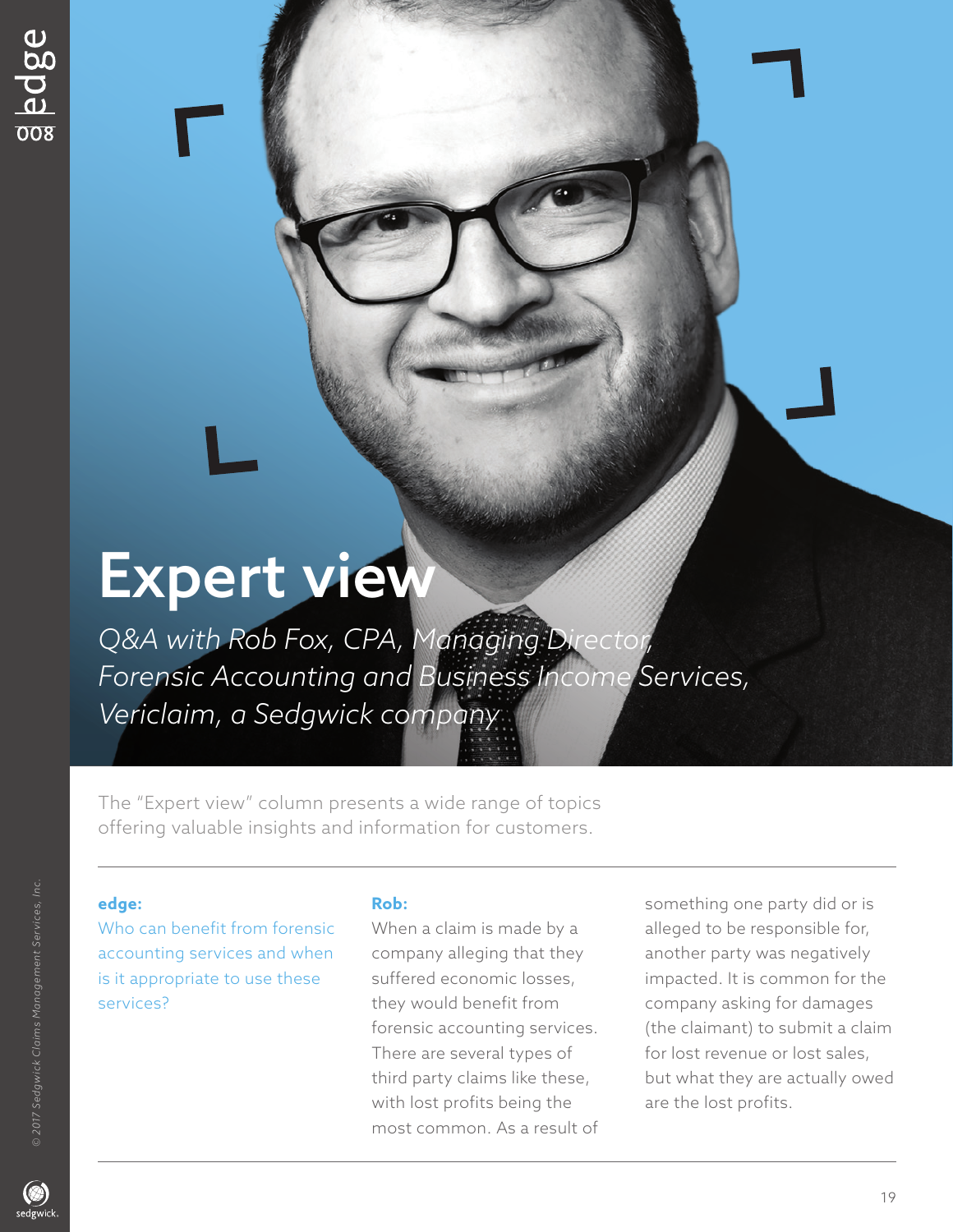

A restaurant may claim that it lost sales because a car destroyed its sign...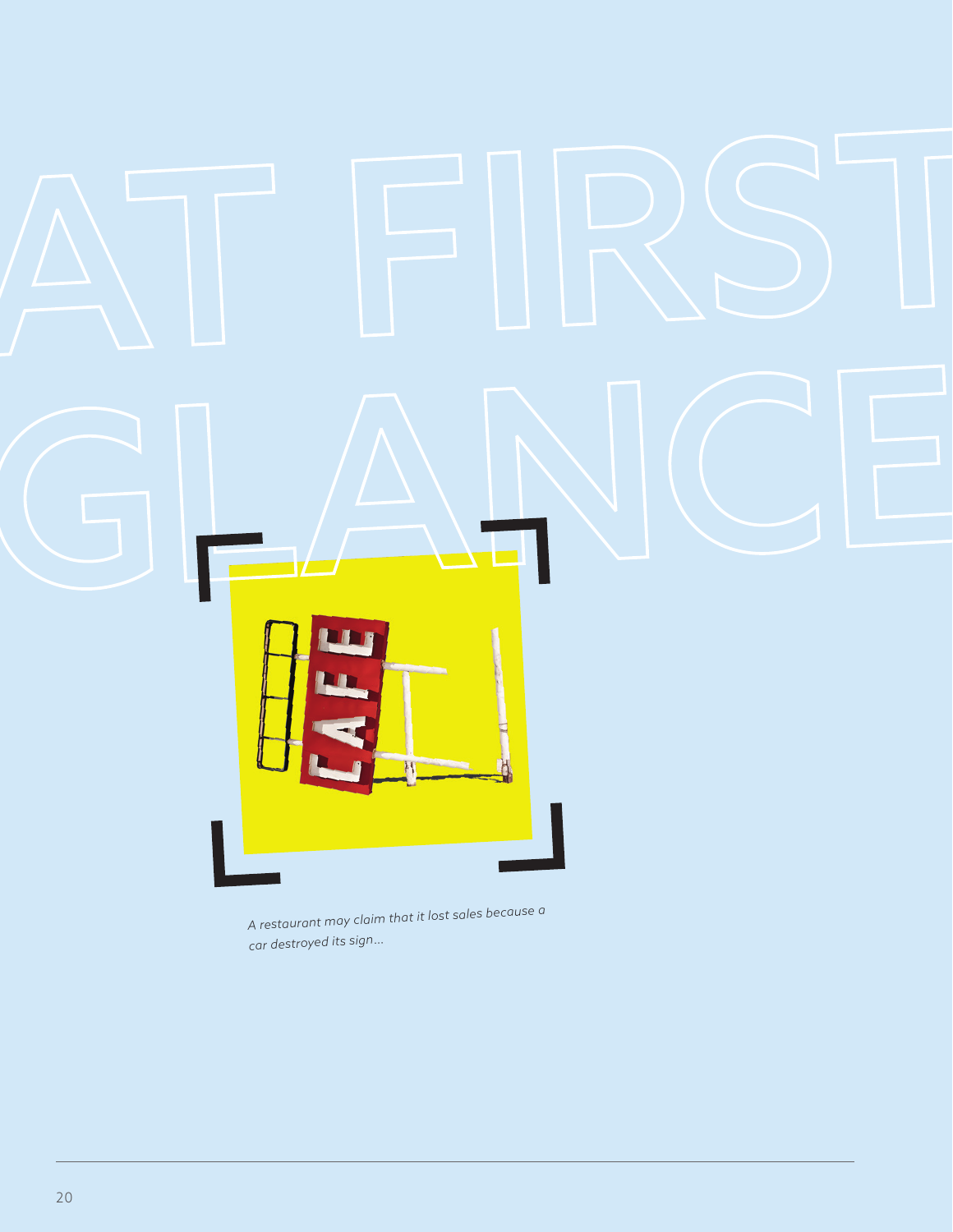Here are two examples where forensic accounting services can help determine the precise amount of lost profits:

- A coffee mug manufacturer claimed that as a result of building damage, they were not able to produce 1,000 coffee mugs that sell for \$1 each and makes a claim for \$1,000. A forensic accountant would review the claim and see if they lost the sale of the 1,000 mugs. If they lost the sale, the accountant would determine the expenses that were saved by not making the sale. If it costs \$.25 in raw materials and another \$.15 in labor to make each mug, the claimant saved \$.40 for each sale lost or \$400. To determine the lost profits, the forensic accountant will subtract those expenses from the lost sales to arrive at the correct amount the manufacturer is owed, in this case \$600 (\$1,000 of lost sales less \$400 of saved expenses).
- $\blacksquare$  It is also important to make sure the claimed sales were lost and not merely delayed. If sales were delayed, but made up at a later date, the claimant may not have lost any profit. If the sales were all made up, the claimant

may claim lost profit due to increased costs. In that case, we would determine if the claimant's expenses to make those sales increased compared to what the expenses would have been had the event not occurred. If we determined the claimant incurred overtime expenses and the labor expense to make those 1,000 mugs was \$.25 each rather than the normal \$.15, the claimant incurred increased operating costs of \$.10 per mug or \$100.

It is important to understand the impacted business' operations and what its current business state is when calculating lost profits. A restaurant may claim that it lost sales because a car destroyed its sign. However, an investigation may show that a competing restaurant opened up shortly after the sign was destroyed and the reduction in sales was not caused by the loss of the sign. It is also important to understand industry trends, how the time of year affects the business and other specific factors. Some of these variables are as obscure as the local weather during a period; restaurants with outdoor seating will see sales decline when it rains and increase when it is sunny.

Vericlaim's forensic accounting team also assists with third party liability claims that involve inventory evaluations, the measurement of property damages, and delay claims where the customer alleges that certain events resulted in a construction delay or defect.

To ensure the claimant receives the appropriate amount and that clients aren't overpaying, it is important to take the time to review the documentation rather than settling immediately. One of the things I encourage clients to do if they have a lost profits claim made against them is to let us talk with the claimant, explain how the calculation works and the documentation we are going to request in support of their claim. At times, this conversation alone will deter claimants from making unsubstantiated or baseless claims. Too often, the client or adjuster will immediately start negotiating with the claimant and overpay the claim.

When we get involved, the standard return on investment is ten-fold for customers. Every \$1 spent on forensic accounting can help businesses save \$10.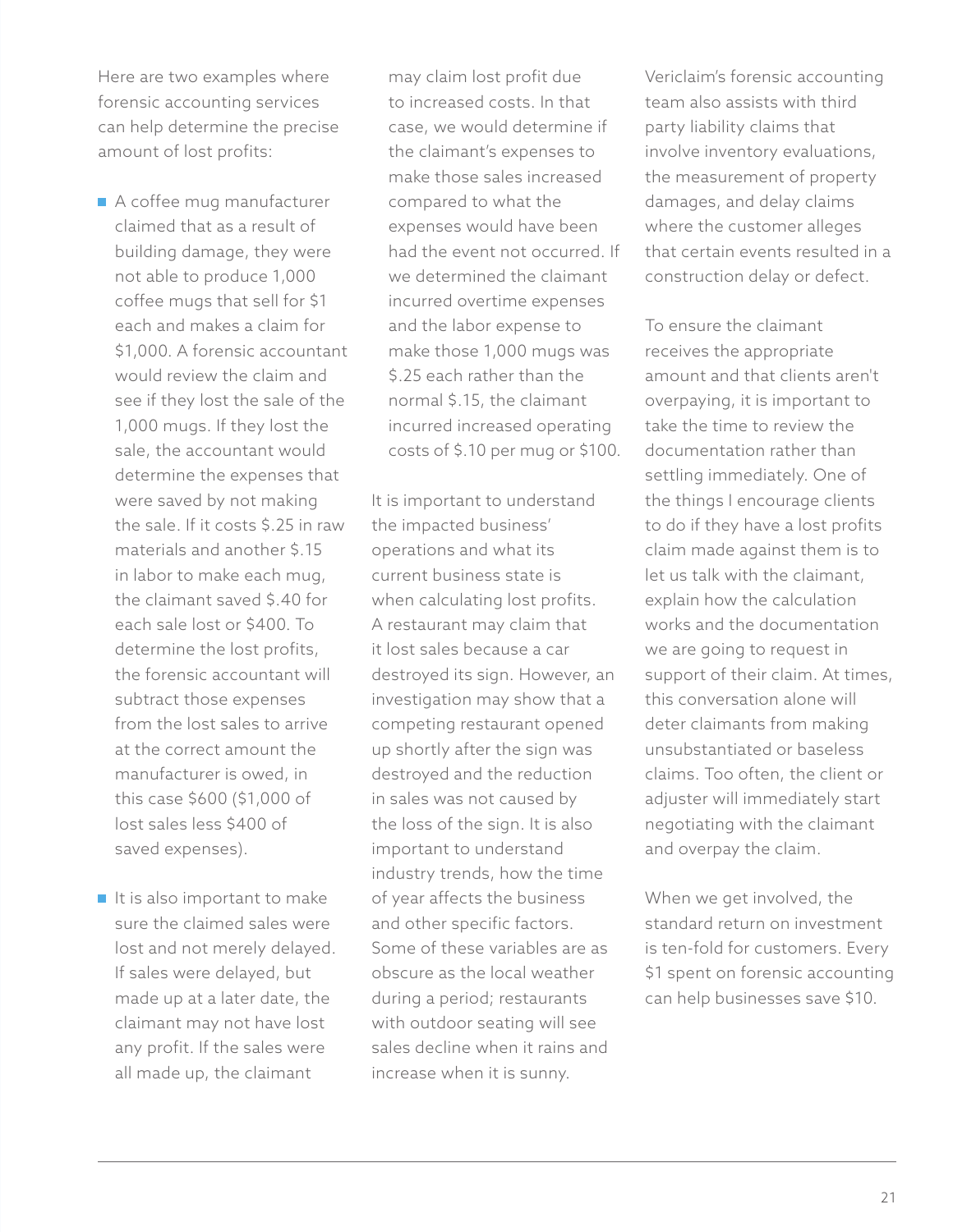